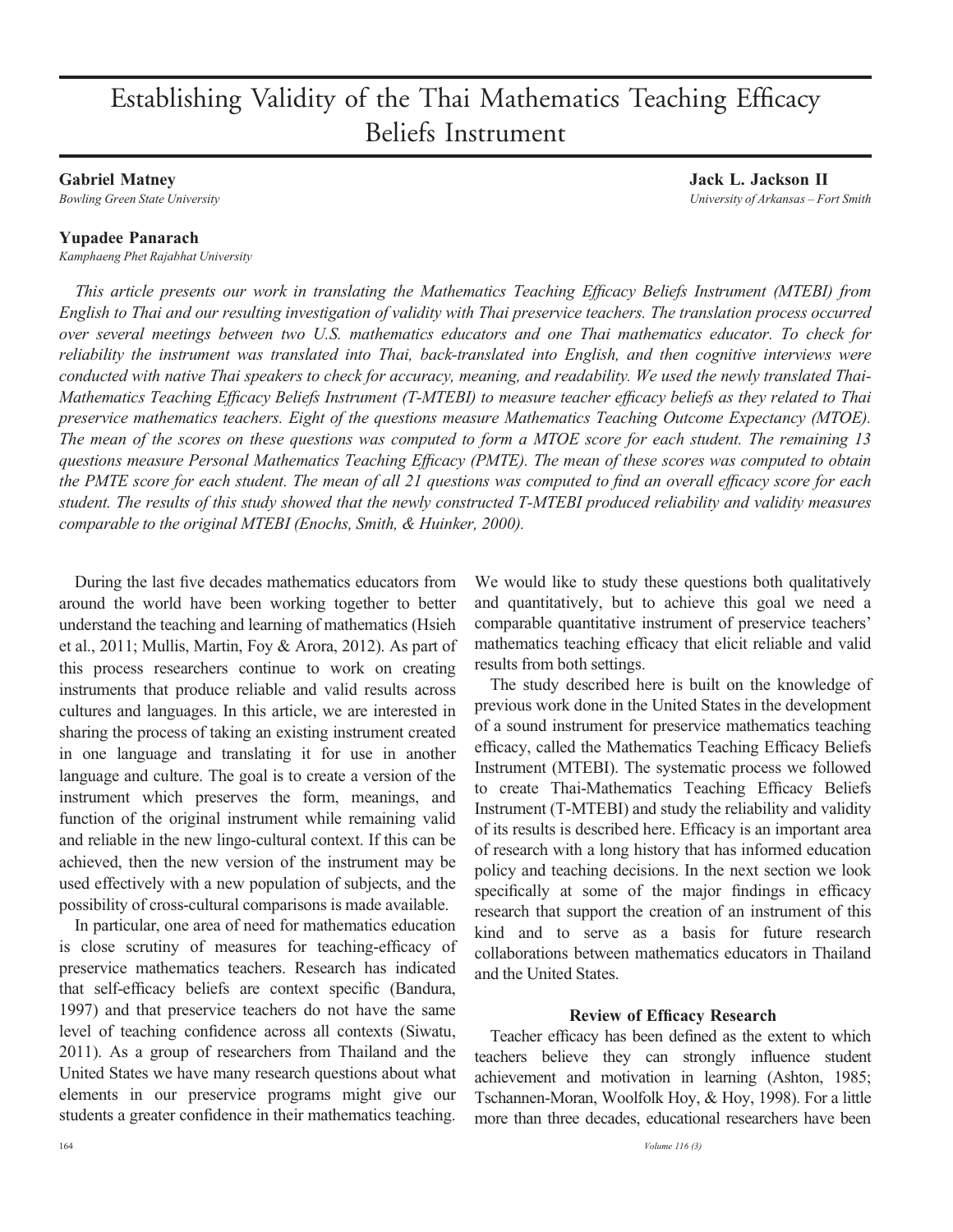working to define the construct of teacher efficacy, clarify its conceptual underpinnings, and measure its relationships.

The construct of teacher efficacy has its theoretical beginnings in Rotter's (1966) social learning theory. Rotter's work was the inspiration for a small part of a study done by the Rand Corporation (Armor et al., 1976) in which they measured teacher efficacy by summing scores of two items on a survey. The first item asked teachers whether environmental and motivational factors of students could be overcome by teachers, as a general group, measuring what is now referred to as teaching outcome expectancy (TOE). The second item asked, from the first person perspective, about the degree to which the teacher was confident in getting through to the most difficult students, measuring what is now referred to as personal teaching efficacy (PTE). Throughout the 1980s and 1990s teacher efficacy was further influenced by Bandura's social cognitive theory (Bandura, 1977, 1986, 1993, 1997).

In 1984, Gibson and Dembo applied Bandura's psychological construct of self-efficacy to the teaching field and foresaw that teachers' sense of efficacy could account for variations in teaching ability. Bandura defined selfefficacy as a person's judgment of how well he or she could perform an action to deal with a situation (1997). He claimed that when one has low self-efficacy, less effort might be given, and one will encounter more stress from the demands of having to perform the action. When applied to the act of teaching, efficacy is more specifically thought of as the teacher's beliefs about his or her ability to influence student learning. These beliefs can affect the amount of effort a teacher gives toward teaching and the amount of stress a teacher encounters in the classroom.

From these theoretical bases, research on teacher efficacy has been found to have significant influence on teacher practice and student learning (Smith, 1996). Early research found a positive correlation between a teacher's sense of efficacy and whether or not the teacher stayed in the field (Glickman & Tamashiro, 1982). Teacher efficacy has also been found to be related to the amount of pedagogical change a teacher exhibited and the fidelity with which teachers integrated methods learned from professional development attended (Berman, McLaughlin, Bass, Pauly, & Zellman, 1977). Further, teachers with greater levels of efficacy have been found to produce higher measures of student achievement (Allinder, 1995; Ashton & Web, 1986), persist in working with struggling students (Ashton & Webb, 1986; Gibson & Dembo, 1984), and be more willing to try innovative curriculum (Guskey, 1988).

As efficacy research grew, evidence and refinements to the construct indicated a necessity to look more closely at the role played by the context and subject matter as well as the appropriate level of specificity for measuring teacher efficacy (Tschannen-Moran et al., 1998). Furthermore, it is important to understand the effects of preservice teacher training on teacher efficacy and what aspects appear to be rigid or malleable in a particular subject domain, such as mathematics. The MTEBI was developed to better investigate subject matter specific teacher efficacy (Enochs, et al., 2000), and has been implemented by many in the field. Using this mathematics specific instrument, researchers have found that preservice teachers' sense of PTE and TOE increased significantly when taking an integrated mathematics/science course, while those students in a nonintegrated course had no change (Moseley & Utley, 2006). Another study by Utley, Moseley, and Bryant (2005) showed an increase in teaching efficacy as preservice teachers participated in mathematics methods coursework but a slight decline in teaching efficacy by the end of student teaching. Other studies using the MTEBI found that preservice teachers' mathematics self-efficacy was highly correlated to confidence in teaching mathematics (Bates, Kim, & Latham, 2011; Kahle, 2008) and mathematics self-concept (Isiksal, 2010), but negatively related with mathematics anxiety (Gresham, 2008; Swars, Daane, & Giesen, 2006). Research by Brown (2012) involved students who came to the university at an older age to study to be a teacher. Brown found a positive correlation between the age of the student and mathematicsteaching efficacy. As shown, the literature has established significant relationships between mathematics teacher efficacy and several qualities necessary for successful teaching and learning of mathematics.

More often than not, research has supported Gibson and Dembo's (1984) prediction that teachers who continue to wrestle with the difficulties of the teaching profession have high measures of general and PTE, while those with low measures do not persist and often leave the profession. Teaching efficacy has been connected to the mathematics which teachers teach and what their students end up learning (Peterson, Fennema, Carpenter, & Loef, 1989). Furthermore, low teaching efficacy acts as a factor in preservice teachers' reluctance to teach mathematics (Wenner, 2001). It is, therefore, important for teacher educators to determine the level of their preservice teachers' efficacy and design programmatic elements that actively promote higher levels of teaching efficacy.

To further the research knowledge of preservice teachers' mathematics teaching efficacy and further refine its constructs based on the cultural and place contexts of Thailand and the United States, an instrument that produces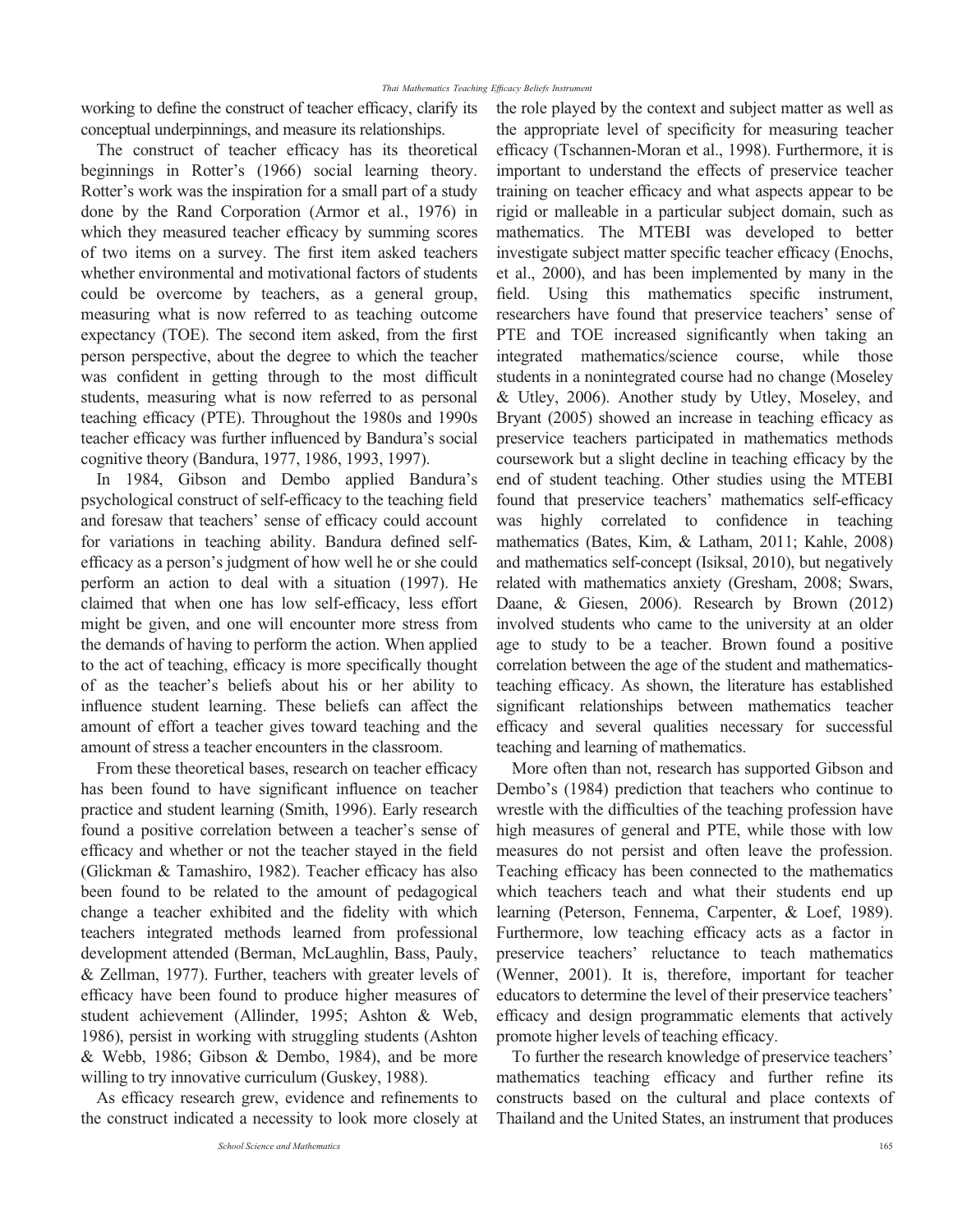reliable and valid mathematics teaching efficacy results needs to be carefully developed. Such an instrument can lead to the design of multiple research studies, the results of which can then be carefully compared with mathematics efficacy studies in each country. With this ultimate goal in mind we translated the MTEBI instrument into the Thai language and performed an initial study of reliability in the Thai preservice teacher context to answer our research question. Does the T-MTEBI produce measures of reliability and validity comparable to the original MTEBI?

# Method

## General Stages

To achieve the goal of producing a translated version of the previously established instrument that closely preserves the meaning and intent of items of the original instrument, the researchers followed this process.

Stage one. At least two independent researchers fluent in both languages with a thorough understanding of the intent of the instrument were engaged in the process. One performed a translation of the original instrument and the other independently translated it back into the original language (without referencing the original instrument). The final version in the original language was then checked against the original version for preservation of meaning.

Stage two. Cognitive interviews were conducted with subjects from the target population who were fluent in the target language and who tested the translated instrument. The purpose of these interviews was to determine if the original meaning of the items was preserved in translation. Corrections in the translation were then made when necessary. This stage should be repeated if significant changes are made to the items in stage three.

Stage three. The translated instrument was used in a quantitative data trial and statistical tests were performed to establish the validity and reliability of the translated instrument with the target audience. These statistical tests are then used to determine problems and adjustments are made to the translation. Stage two and three are then repeated to improve the instrument.

## Instrument Translation and Modification

Translation began with the 21-item English version of the MTEBI (Enochs et al., 2000). The MTEBI has a Likert scale of five response categories: strongly agree, agree, uncertain, disagree, and strongly disagree. MTEBI has two subscales associated with Bandura's (1997) theoretical framework; personal mathematics teaching efficacy (PMTE) and mathematics teaching outcome expectancy (MTOE). Of the 21 items, 13 are about PMTE and eight about MTOE. The MTEBI was previously shown to produce reliable and valid outcomes by Enochs et al. (2000) for the assessment of mathematics teaching selfefficacy and outcome expectancy with preservice elementary teachers in the United States.

Stage one. Three researchers worked together to translate the English version of the MTEBI into the Thai version (T-MTEBI). One researcher was a native English speaker and two researchers were native Thai speakers. All three researchers speak fluent English. Two researchers work in universities in the United States and the other researcher works at a university in Thailand. The researcher in Thailand translated the MTEBI into the T-MTEBI. The T-MTEBI was then back translated into English by the native Thai researcher working in the United States. The original English translation was then cross-checked with the back translated version by the native English-speaking researcher for consistency of meaning. Due to cultural and linguistic variance, some small differences in the wording of the T-MTEBI were necessary to preserve the meaning of each item to the greatest extent possible.

Stage two. Cognitive interviews (Desimone & Le Floch, 2004) about the translated items were conducted with a group of six Thai preservice mathematics teachers to determine translation coherence. The interviewees read each item explaining what they believed the question meant and how they would respond. We noted which items were inappropriately understood for the intended meaning, and for these items interviewees gave feedback on ways to modify the wording to preserve the intended meaning.

One difficulty of language translation involves accounting for nuances of meaning that are not directly transferable from one language to another. For example, in the original MTEBI preservice mathematics teachers are asked to consider what they believe about the kind of teacher they will be in the future. The original MTEBI uses the future tense phrase "I will" in 10 of the 21 items. For example, item number two says, "I will continually find better ways to teach mathematics." To account for this belief about future actions we used the Thai phrase "When I become a teacher..." This change was made because cognitive interviews revealed that some of the Thai preservice teachers interpreted the statements to be speaking about actual teachers, and since they are not yet teachers, the original MTEBI statement did not make sense to them.

Other item modifications took place based on the necessity of closely preserving the intent of the item through the Thai language. These items were 1, 15, 18, and 21. For item one the English item was worded affirming that "When a student does better than usual in mathematics, it is often because the teacher exerted a little extra effort."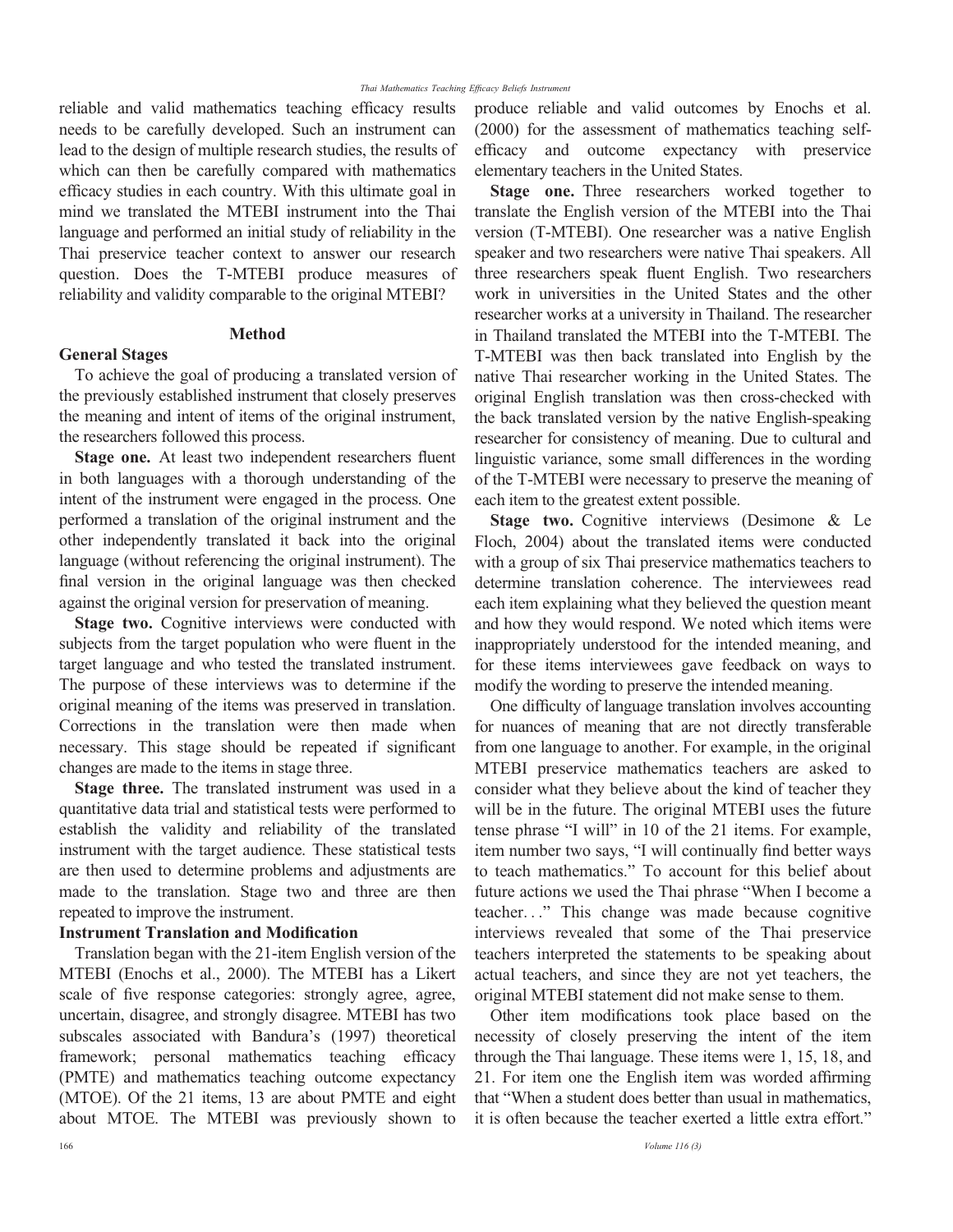In the T-MTEBI the item was written as "When students cannot learn math as well as expected it might be due to not enough supplemental support provided by the teacher." Keeping in mind that many times different languages do not have literal word-for-word translations, the Thai researchers made this change to keep the logical meaning of the statement and write it in a way that would be clear to Thai preservice teachers. Item 15 in the English version used the word "manipulative," which is a technical term in education literature. The item read, "I will find it difficult to use manipulatives to explain to students why mathematics works." An agreeable response for this item on the MTEBI indicated a low level of efficacy as manipulatives are seen as potentially powerful learning aids for students. In the T-MTEBI the question was written to align with the intent of the English version but did not use the word manipulatives and instead asked for a rating on the preservice teachers' ability to find "a good method with physical objects" to explain why math works. Similarly, item 18 uses the English word "principal" in conjunction with the willingness of preservice teachers to undergo a teaching evaluation when it said, "Given a choice, I will not invite the principal to evaluate my mathematics teaching." This particular scenario may not be meaningful to all Thai preservice teachers since there are different methods of accountability for teachers in Thailand. In the T-MTEBI the context of inviting the principal was dropped while keeping the intent of the English version by stating "If there are options, I do not want to have an evaluation of my mathematics teaching." Item 21 of the English version contained a cultural analogy in the expression "to turn students on to mathematics." This was modified in the T-MTEBI to "make students interested in the subject of mathematics" thereby preserving the intended meaning yet necessarily using different words that are more commonly understood by Thai preservice teachers.

Stage three. In this study, stage three went through two iterations. For the purpose of examining reliability and validity evidence of the translated Thai MTEBI (T-MTEBI) instrument two quantitative data trials were conducted with Thai preservice mathematics teachers from a university in western Thailand. The site was chosen because students from many locations in Thailand come to the university to study in the mathematics teaching program. The mathematics teacher preparation program spanned a 5-year period. From these two data trials the T-MTEBI evolved into its final version found in Appendix A.

Data trial 1. After the initial translation, the T-MTEBI was given to a sample of 262 preservice mathematics teachers (66 male and 196 female). Participants ranged from

first-year students to fourth-year students (40 first-year, 116 second-year, 60 third-year, and 46 fourth-year). As will be further elaborated on in the analysis section of this article, a confirmatory factor analysis revealed a cluster of low itemtotal correlations on the positively worded PMTE questions. The research team made small language modifications to these questions prior to the second data trial.

Data trial 2. After these modifications were made to the translation of the T-MTEBI, steps were taken to ensure instrument translation reliability for these modifications. We conducted cognitive interviews (Desimone & Le Floch, 2004) about the translation with two mathematics educators that were native Thai speakers and were not associated with this research project. Both of the mathematics educators are native Thai and speak Thai and English fluently. Both had studied in the United States as graduate students in mathematics education programs. During these interviews both of the Thai mathematics educators confirmed that the translation was accurate, readable, and preserved the intended meaning.<sup>1</sup>

The final version of the T-MTEBI (Appendix A) was given to a sample of 272 preservice mathematics teachers (68 Male and 204 Female). Participants ranged from firstyear students to fourth-year students (38 first-year, 39 second-year, 127 third-year, and 68 fourth-year).

## Analysis

The T-MTEBI asked participants to respond to 21 statements about mathematics teaching efficacy using a five point Likert scale. A value of 1 was awarded for Strongly Disagree up to a 5 for Strongly Agree for the positively worded items and the scale was reversed for negatively worded items so that a higher score consistently corresponds to a higher degree of efficacy. This is a common scoring procedure for efficacy measures (Enoch & Riggs, 1990). The mean of the scores for the eight items, 1, 4, 7, 9, 10, 12, 13, and 14, was computed as the MTOE score. Similarly, the scores for the remaining 13 items were averaged to find the PMTE score.

Minitab was used to perform a confirmatory factor analysis to test the validity of the instrument used with the population of Thai preservice teachers. Since one goal of this project is to develop a Thai instrument as close as possible to the MTEBI the focus on the data analysis is not on addition or removal of items but rather on determining if the existing collection produces reliable results with Thai preservice teachers. To this end the analysis focuses primarily on item to total score correlations within each of the two domains. If each of these items to total correlations are reasonably high then they are collectively measuring the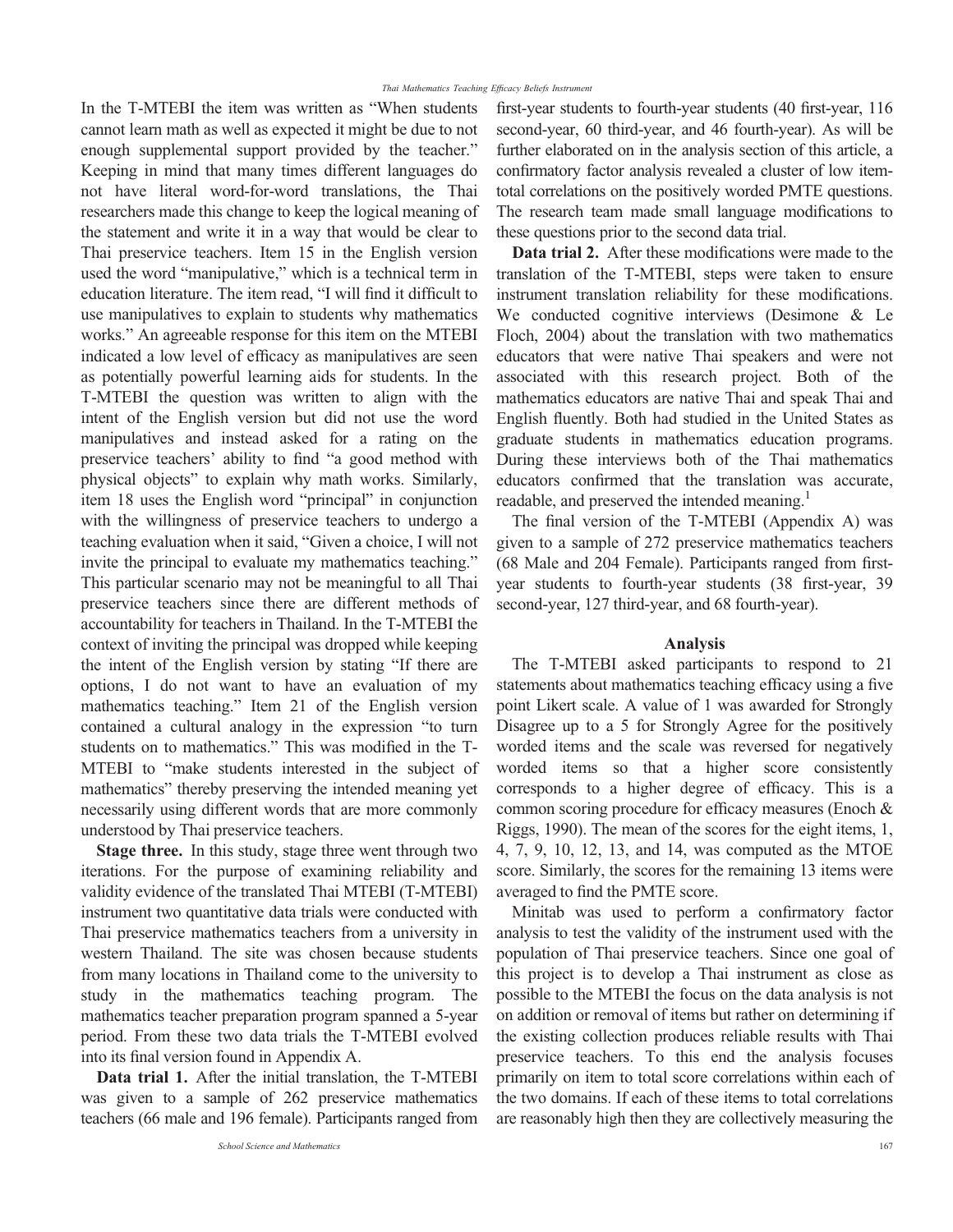same construct. They should also be free of any obvious bias.

Other measures of reliability and validity were computed via performing an SAS confirmatory analysis. Here we report Cronbach's alpha, Bentler Comparative Fit Index (CFI), and the Chi-Squared/degrees of freedom ratio and compare these with the corresponding measures from the initial tests of the MTEBI. Cronbach's alpha is a number between 0 and 1 measuring internal consistency reliability. Higher alpha values indicate that the items in each of the two domains are more consistently measuring the same construct. The Bentler CFI is an incremental index with values from 0 to 1where higher values are preferred. The CFI is comparing the fit of the model to the fit of an independent model where the variables are assumed to be uncorrelated. The Chi-Squared/degrees of freedom ratio is an absolute index where lower values are desired. The Chi-Squared statistic measures the difference between the observed and predicted covariance matrices. Its sensitivity to sample size is corrected by dividing by the degrees of freedom.

## **Results**

### Data Trial 1

In data trial 1, the T-MTEBI instrument preserved the positive/negative wording of items from the original English MTEBI version of the instrument. This means that if an item was stated negatively such as, "I will not be effective in managing mathematics activities" in the MTEBI then it was also worded negatively in the translated T-MTEBI. A confirmatory factor analysis of the results of data trial 1 indicated a difference in the responses of positively and negatively worded items. This difference in mean score on the two groups of PMTE items is significant with a  $t$ -test  $p$ -value of 0 to over 30 decimal places (Matney, Panarach, & Jackson, 2013). As can be seen in Table 2, the questions for PMTE included both positively and negatively worded questions. The item-total correlations for the positively worded PMTE questions (2, 5, 11, 16, and 20) clustered together around .30, which is considered to be a low correlation and a ground on which to drop items from consideration (Robinson, Shaver, & Wrightsman, 1991). This did not occur when the English version was used with the initial U.S. participants (Enochs et al., 2000). Conversely, all other items in data trial 1 had viable item total correlations. On reconsidering the translation it was decided to modify the T-MTEBI so that all of the MTOE items were worded positively as they were in the original English and change the PMTE items to all be worded negatively. Thus, for data trial 2 the PMTE items numbered 2, 5, 11, 16, and 20 were reworded negatively.

|  |  | Summary Statistics T-MTEBI Data Trial 2 |  |  |  |
|--|--|-----------------------------------------|--|--|--|
|--|--|-----------------------------------------|--|--|--|

|                           | <b>MTOE</b>       | <b>PMTE</b>       |
|---------------------------|-------------------|-------------------|
| Mean                      | 3.89 [3.84, 3.94] | 3.77 [3.71, 3.82] |
| <b>Standard Deviation</b> | $.41$ [.38, .45]  | $.46$ [.43, .51]  |
| Minimum                   | 2.38              | 1.69              |
| $Q_1$                     | 3.63              | 3.54              |
| Median                    | 3.88 [3.88, 4.00] | 3.85 [3.77, 3.85] |
| $Q_3$                     | 4.13              | 4.00              |
| Maximum                   | 4.88              | 4.85              |

#### Data Trial 2

For data trial 2 a total of  $n = 272$  participants completed the translated T-MTEBI (Appendix A) as part of the validation study. Basic summary statistics for the MTOE and PMTE scores were computed using Minitab and are given in Table 1. Notice that the scores were very positive in both measures with means of 3.89 for MTOE and 3.77 for PMTE. Median scores were 3.88 for MTOE and 3.85 for PMTE. The sample size is large enough to assume that the distribution of sample means is approximated well by a normal distribution.

Ninety-five percent confidence intervals can be found in Table 1.  $Q_1$  and  $Q_3$  were computed using the Minitab method. Results of this SAS confirmatory analysis are displayed in Table 2. For comparison the corresponding statistics are given as reported in the original validation study of the English version of the MTEBI by Enochs et al. (2000) and corresponding statistics from the data trial 1 of the T-MTEBI are given as well. Cronbach's alpha values for the data trial 2 administration of the T-MTEBI were .65 for MTOE and .84 for PTME, both of which are in the acceptable range but are slightly under the corresponding alpha values of .75 for MTOE and .88 for PTME from the original MTEBI study.

Item-total score correlations were computed for each item. Notice that the T-MTEBI has a higher mean of the item-total correlations within the MTOE scores than the original English MTEBI study (mean of .53 vs. .47). This gives evidence that items within the MTOE are measuring the same construct on the T-MTEBI at least as well as if not better than they do on the original English MTEBI. Similarly, the T-MTEBI had a higher average item-total correlation for PMTE than the original MTEBI study (.62 vs. .56). Other computed measures of total fit include the Bentler CFI of .801 which is an improvement over .628 from data trial 1 and is comparable to the corresponding measure of .869 from the original study of the English MTEBI version of the instrument. The Chi-Squared/ degrees of freedom ratio is 2.43 which is an improvement over 3.24 from the previous version and comparable to the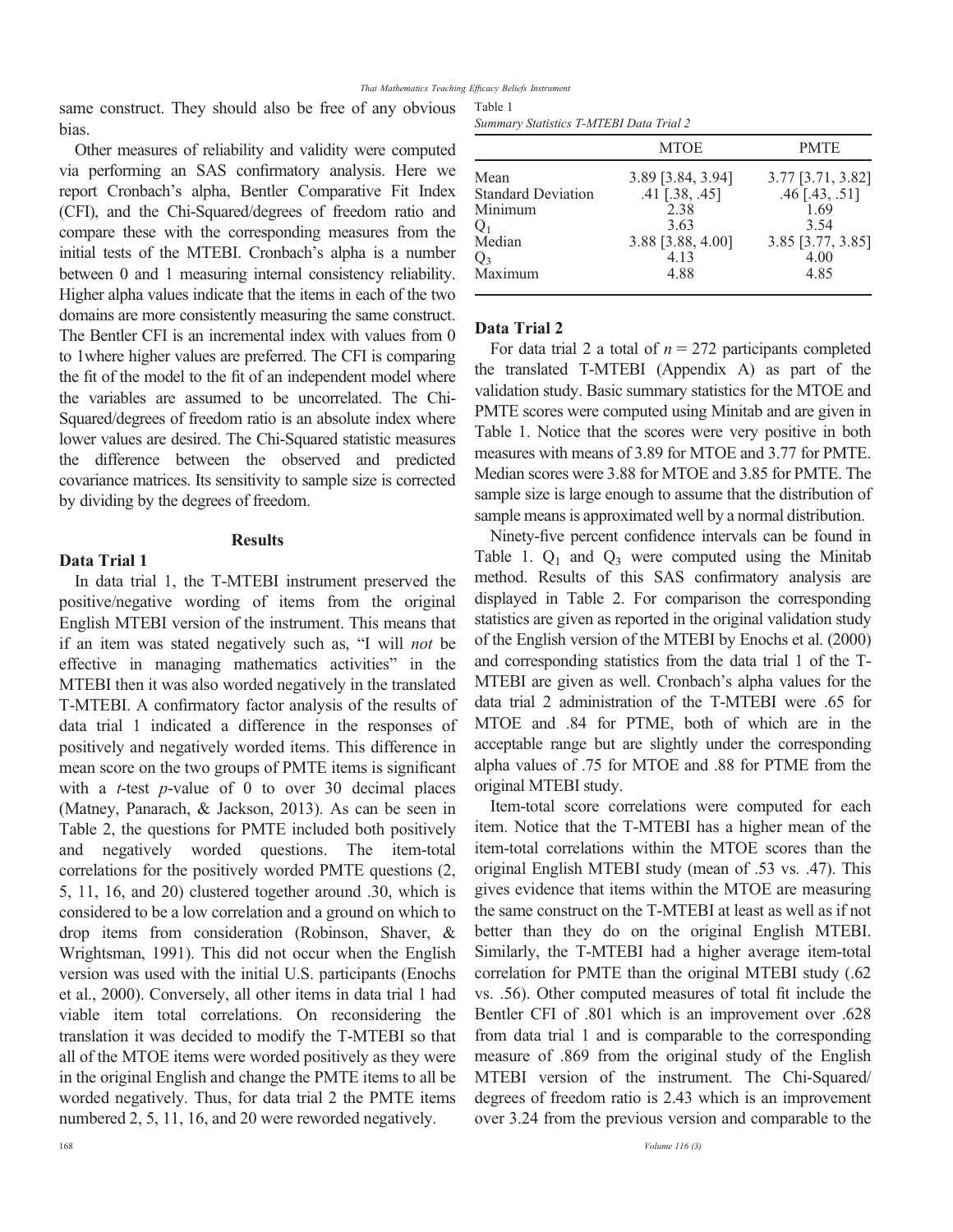Thai Mathematics Teaching Efficacy Beliefs Instrument

| Table 2                      |  |
|------------------------------|--|
| Confirmatory Factor Analysis |  |

| Item | Original                                | Data Trial 2 T-MTEBI |      |                       | Data Trial 1               | English MTEBI                                |                            |
|------|-----------------------------------------|----------------------|------|-----------------------|----------------------------|----------------------------------------------|----------------------------|
|      | Wording                                 | Median               | Mean | Standard<br>Deviation | Item-Total<br>Correlations | <b>T-MTEBI</b><br>Item-Total<br>Correlations | Item-Total<br>Correlations |
|      | Mathematics Teaching Outcome Expectancy |                      |      |                       |                            |                                              |                            |
|      |                                         | 4.0                  | 4.24 | .52                   | .28                        | .44                                          | .49                        |
| 4    | P                                       | 4.0                  | 4.12 | .72                   | .59                        | .61                                          | .49                        |
| 7    | P                                       | 3.0                  | 3.29 | 1.00                  | .54                        | .54                                          | .42                        |
| 9    | $\mathbf{P}$                            | 4.0                  | 3.89 | .92                   | .66                        | .52                                          | .42                        |
| 10   | $\overline{\mathrm{P}}$                 | 4.0                  | 4.32 | .67                   | .46                        | .59                                          | .48                        |
| 12   | $\overline{P}$                          | 4.0                  | 3.61 | .80                   | .53                        | .64                                          | .45                        |
| 13   | $\mathbf P$                             | 4.0                  | 3.88 | .71                   | .57                        | .48                                          | .53                        |
| 14   | $\mathbf{P}$                            | 4.0                  | 3.80 | .80                   | .62                        | .48                                          | .49                        |
| Mean |                                         | 3.9                  | 3.89 | .77                   | .53                        | .54                                          | .47                        |
|      | Personal Mathematics Teaching Efficacy  |                      |      |                       |                            |                                              |                            |
| 2    | P                                       | 4.0                  | 3.59 | .78                   | .62                        | .28                                          | .36                        |
| 5    | ${\bf P}$                               | 4.0                  | 3.44 | .86                   | .60                        | .33                                          | .54                        |
| 11   | P                                       | 4.0                  | 3.47 | .79                   | .48                        | .25                                          | .59                        |
| 16   | P                                       | 4.0                  | 3.69 | .67                   | .68                        | .34                                          | .62                        |
| 20   | ${\bf P}$                               | 4.0                  | 4.05 | .71                   | .58                        | .32                                          | .47                        |
| 3    | N                                       | 4.0                  | 4.00 | .74                   | .72                        | .65                                          | .62                        |
| 6    | N                                       | 4.0                  | 3.86 | .77                   | .60                        | .56                                          | .56                        |
| 8    | N                                       | 4.0                  | 3.86 | .71                   | .71                        | .68                                          | .55                        |
| 15   | N                                       | 4.0                  | 3.68 | .86                   | .60                        | .62                                          | .50                        |
| 17   | N                                       | 4.0                  | 3.78 | .71                   | .65                        | .59                                          | .62                        |
| 18   | N                                       | 4.0                  | 3.82 | .76                   | .55                        | .65                                          | .58                        |
| 19   | N                                       | 4.0                  | 3.90 | .71                   | .62                        | .64                                          | .65                        |
| 21   | N                                       | 4.0                  | 3.83 | .77                   | .61                        | .67                                          | .61                        |
| Mean |                                         | 4.0                  | 3.77 | .76                   | .62                        | .50                                          | .56                        |

corresponding value of 2.34 from the original study of the English MTEBI version. The average of the Item-Total Correlations are better than the corresponding measures from the original study of the English version, and the Cronbach's alpha, the Chi-Squared/degrees of freedom ratio, and the Bentler CFI are comparable to those of the original study of the English version of the instrument.

#### **Conclusions**

The findings here remain consistent with prior research validating the English version of the MTEBI (Enochs et al., 2000). Although the validation of instruments is a process that is ongoing, the analysis provided here shows the T-MTEBI (Appendix A) to elicit valid and reliable assessment outcomes of mathematics teaching efficacy and its two scales of MTOE and PMTE with Thai preservice mathematics teachers. Other studies using the T-MTEBI should continue to specify their study specific reliability and validity. We encourage the use of the T-MTEBI alongside other research tools to garner more clarity on what kinds of experiences change Thai preservice teachers' mathematics teaching efficacy and why.

Using both the MTEBI and the T-MTEBI researchers in both Thailand and the United States can work together to understand preservice teachers' mathematics teaching efficacy. More specifically, researchers can more closely consider how program elements and the major elements of mathematics methods courses in both countries change preservice teachers' mathematics teaching efficacy. Research should be done on socio-cultural aspects of preservice teachers' efficacy in both Thailand and the United States and how these aspects relate to mathematics teaching efficacy measures.

Building on prior research, these instruments allow a comparative gateway through which to study the relationship between course work and mathematics teaching efficacy (Moseley & Utley, 2006; Utley et al., 2005) in Thailand and the United States. Researchers from these two countries might start by exploring results related to previous studies such as, the relationship between mathematics self-efficacy and confidence in teaching mathematics (Bates et al., 2011; Kahle, 2008) and the relationship between mathematics anxiety and mathematics teaching efficacy (Gresham, 2008; Isiksal, 2010; Swars et al., 2006). For ourselves, building on this research study, we look to work with others to better understand how mathematics teaching efficacy might be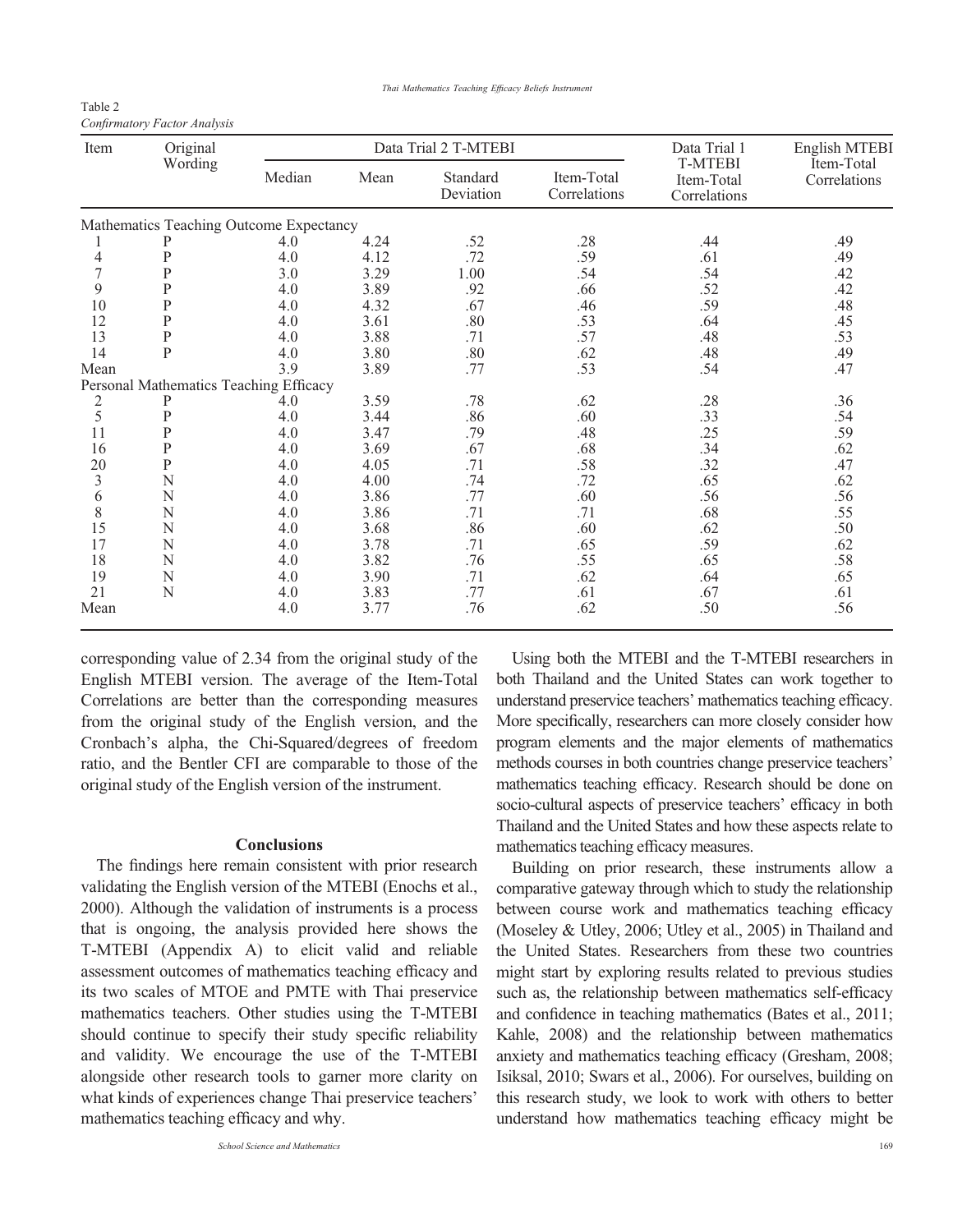measured and interpreted within the framework of differing cultures. In working through this process we noticed the informative power of both the cognitive interviews and the statistical analysis and advise other researchers to include both of these in their instrument translation research. Furthermore, we hope that the general method employed in this study will provide insight to researchers desiring to translate other established instruments into multiple languages making them available for wider use and thereby broadening our understanding of many aspects of learning across various cultures.

A copy of the final version of the T-MTEBI and the original English MTEBI is found in Appendix A. Instructions on coding and scoring the T-MTEBI are found in Appendix B.

#### References

- Allinder, R. M. (1995). An examination of the relationship between teacher efficacy and curriculum-based measurement and student achievement. Remedial & Special Education, 16, 247–254.
- Armor, D., Conroy-Oseguera, P., Cox, M., King, N., McDonnell, L., Pascal, A., ... Zellman, G. (1976). Analysis of the school preferred reading programs in selected Los Angeles minority schools. (Report No. R-2007- LAUSD). Santa Monica, CA: Rand Corporation. (ERIC Document Reproduction Service No. 130 243).
- Ashton, P. T. (1985). Motivation and the teacher's sense of efficacy. In C. Ames & R. Ames (Eds.), *Research on motivation in education* (Vol.2, pp. 141–171). Orlando, FL: Academic Press.
- Ashton, P. T., & Webb, R. B. (1986). Making a difference: Teachers' sense of efficacy and student achievement. New York: Longman.
- Bandura, A. (1977). Self-efficacy: Toward a unifying theory of behavioral change. Psychology Review, 84, 191–215.
- Bandura, A. (1986). Social foundations of thought and action: A social cognitive theory. Englewood Cliffs, NJ: Prentice Hall.
- Bandura, A. (1993). Perceived self-efficacy in cognitive development and functioning. Educational Psychologist, 28(2), 117–148.
- Bandura, A. (1997). Self-efficacy: The exercise of control. New York: W.H. Freeman and Company.
- Bates, A. B., Kim, J., & Latham, N. (2011). Linking pre-service teachers' mathematics self-efficacy and mathematics teaching efficacy to their mathematical performance. School Science and Mathematics, 111(7), 325–333.
- Berman, P., McLaughlin, M., Bass, G., Pauly, E., & Zellman, G. (1977). Federal programs supporting educational change. Vol. VII Factors affection implementation and continuation (Report No. R-1589/7-HEW). Santa Monica, CA: The Rand Corporation (ERIC Document Reproduction Service No. 140 432)
- Brown, A. B. (2012). Non-traditional pre-service teachers and their mathematics efficacy beliefs. School Science and Mathematics, 112(3), 191–198.
- Desimone, L. M., & Le Floch, K. C. (2004). Are we asking the right questions? Using cognitive interviews to improve surveys in education research. Education Evaluation and Policy Analysis, 26(1), 1–22.
- Enochs, L., & Riggs, I. (1990). Further development of an elementary science teaching efficacy belief instrument: A preservice elementary scale. School Science and Mathematics, 90(8), 694–706.
- Enochs, L., Smith, P., & Huinker, D. (2000). Establishing factorial validity of the Mathematics Teaching Efficacy Beliefs Instrument. School Science and Mathematics, 100(4), 194–202.
- Gibson, S., & Dembo, M. (1984). Teacher efficacy: A construct validation. Journal of Educational Psychology, 76(4), 569–582.
- Glickman, C., & Tamashiro, R. (1982). A comparison of first-year, fifth-year, and former teachers on efficacy, ego development, and problem solving. Psychology in Schools, 19, 558–562.
- Gresham, G. (2008). Mathematics anxiety and mathematics teacher efficacy in elementary pre- service teachers. Teaching Education, 19(3), 171–184.
- Guskey, T. R. (1988). Teacher efficacy, self-concept, and attitudes toward the implementation of instructional innovation. Teaching and Teacher Education, 4, 63–69.
- Hsieh, F. J., Law, C. K., Shy, H. Y., Wang, T. Y., Hsieh, C. J., & Tang, S. J. (2011). Mathematics teacher education quality in the TEDS-M: globalizing the views of future teachers and teacher educators. Journal of Teacher Education, 62(2), 172–187.
- Isiksal, M. (2010). The relationship among mathematics teaching efficacy, math anxiety, and mathematical self-concept: The case of Turkish pre-service elementary teachers. The Asia-Pacific Education Researcher, 19(3), 501–514.
- Kahle, D. K. (2008). How elementary school teachers' mathematical selfefficacy and mathematics teaching self-efficacy relate to conceptually and procedurally oriented teaching practices. (Unpublished doctoral dissertation), Columbus: The Ohio State University.
- Matney, G., Panarach, Y., & Jackson, J. (2013). Translating mathematics efficacy. Proceedings of the 6th East Asia Regional Conference on Mathematics Education. Phuket, Thailand.
- Moseley, C., & Utley, J. (2006). Effect of an integrated science and mathematics content-based course on science and mathematics teaching efficacy of pre-service elementary teachers. Journal of Elementary Science Education, 18(2), 1–14.
- Mullis, I., Martin, M. O., Foy, P., & Arora, A. (2012). TIMMSS 2011 international results in mathematics. Amsterdam, Netherlands: International Association for the Evaluation of Educational Achievement.
- Peterson, P., Fennema, E., Carpenter, T., & Loef, M. (1989). Teachers' pedagogical content beliefs in mathematics. Cognition and Instruction, 6, 1–40.
- Robinson, J., Shaver, P., & Wrightsman, L. (Eds.). (1991). Measures of personality and social psychological attitudes. New York: Academic Press.
- Rotter, J. B. (1966). Generalized expectancies for internal versus external control of reinforcement. Psychological Monographs, 80, 1–28.
- Smith, J. P. (1996). Efficacy and teaching mathematics by telling: A challenge for reform. Journal for Research in Mathematics Education, 27(4), 387–402.
- Swars, S. L., Daane, C. J., & Giesen, J. (2006). Mathematics anxiety and mathematics teacher efficacy: What is the relationship in elementary preservice teachers? School Science and Mathematics, 106(7), 306-315.
- Siwatu, K. O. (2011). Preservice teachers' sense of preparedness and selfefficacy to teach in America's urban and suburban schools: Does context matter? Teaching and Teacher Education, 27(2), 357–365.
- Tschannen-Moran, M., Woolfolk Hoy, A., & Hoy, W. K. (1998). Teacher efficacy: Its meaning and measure. Review of Educational Research, 68, 202–248.
- Utley, J., Moseley, C., & Bryant, R. (2005). Relationship between science and mathematics teaching efficacy of pre-service elementary teachers. School Science and Mathematics, 105(2), 82–87.

#### Authors' Note

The authors would like to acknowledge the following individuals for their help in procuring proper data, analysis software, translation, and linguistic meaning for this project: Dr. Vipa Phuntmart, Bowling Green State University, United States; Dr. Ronnachai Panapoi, The Institute for the Promotion of Teaching Science and Technology, Thailand; Pimlak Moonpo, KKU PhD Candidate, Thailand; Roberta Parks, University of Arkansas – Fort Smith, United States.

Wenner, G. (2001). Science and mathematics efficacy beliefs held by practicing and prospective teachers: A 5-year perspective. Journal of Science Education and Technology, 10(2), 181–187.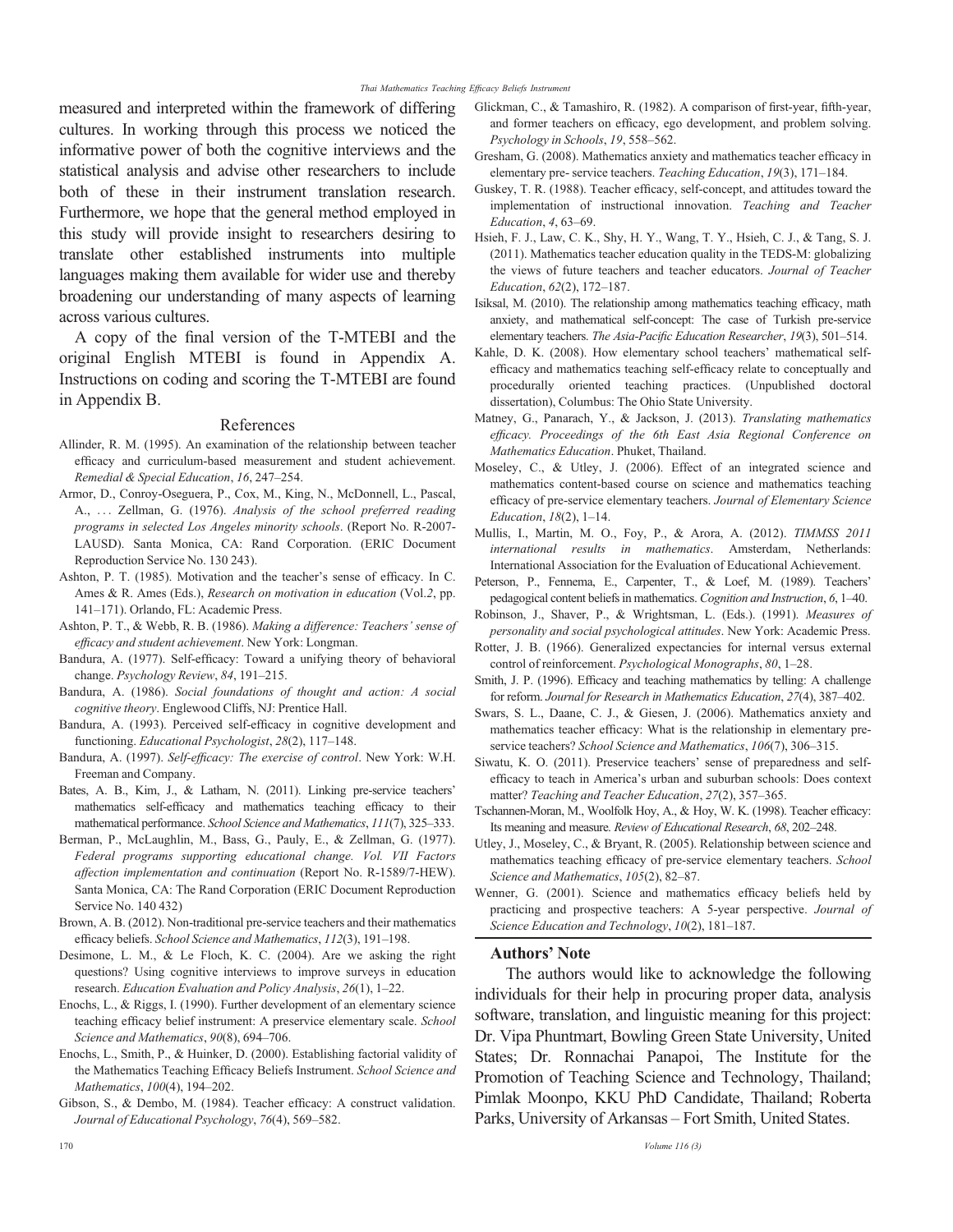## Appendix A

Questions of the Thai Mathematics Efficacy Beliefs Instrument (T-MTEBI)

- 1) นักเรียนเรียนคณิตศาสตร์ได้ดีเนื่องจากครูให้ความใส่ใจเพิ่มขึ้น
- 2) ข้าพเจ้าไม่สามารถหาวิธีการที่ดีในการสอนคณิตศาสตร์ได้
- 3) ถึงแม้ว่าจะพยายามอย่างมาก ข้าพเจ้าก็ไม่สามารถสอนคณิตศาสตร์ได้ดี
- 4) ถ้าผลการเรียนคณิตศาสตร์ของนักเรียนดีขึ้น นั่นเป็นผลมาจากวิธีการสอนที่มีประสิทธิภาพของคร
- 5) ข้าพเจ้าเห็นว่า เป็นการยากที่จะหาวิธีสอนคณิตศาสตร์ให้นักเรียนเข้าใจได้ดี
- 6) ข้าพเจ้าไม่สามารถเฝ้าสังเกตและดูแลกิจกรรมเกี่ยวกับคณิตศาสตร์ได้อย่างมีประสิทธิภาพ
- 7) ถ้านักเรียนมีผลสัมฤทธิ์ทางการเรียนคณิตศาสตร์ต่ำ เนื่องจากครูส่วนใหญ่สอนไม่เข้าใจ
- 8) ข้าพเจ้าไม่สามารถสอนคณิตศาสตร์ได้อย่างมีประสิทธิภาพ
- 9) ถ้านักเรียนมีความรู้พื้นฐานทางคณิตศาสตร์น้อย สามารถแก้ไขได้โดยใช้วิธีการสอนที่ดี
- นักเรียนที่เดิมมีผลสัมฤทธิ์ทางการเรียนคณิตศาสตร์ต่ำ เรียนได้ ดีขึ้น  $10)$ เนื่องจากเอาใจใส่ที่เพิ่มมากขึ้นจากคร
- ข้าพเจ้ามีความเข้าใจในเนื้อหาคณิตศาสตร์ไม่เพียงพอที่จะสอนนักเรียนทุกคน  $11)$
- โดยทั่วไปครูจะรับผิดชอบในผลสัมฤทธิ์ทางการเรียนคณิตศาสตร์ของนักเรียน  $12)$
- ผลส้มฤทธิ์ทางการเรียนคณิตศาสตร์ของนักเรียนจะเกี่ยวข้องโดยตรงกับประสิทธิภาพของครูผู้  $13)$ สอนวิชาคณิตศาสตร์
- ถ้าผู้ปกครองแสดงความเห็นว่าบุตรหลานของตนชอบเรียนคณิตศาสตร์  $14)$ เป็นไปได้ว่าครูผู้สอนมีประสิทธิภาพ
- ข้าพเจ้าเห็นว่าเป็นเรื่องยากที่จะหาสื่อหรืออุปกรณ์ช่วยในการอธิบายให้นักเรียนเข้าใจในวิชา 15) คณิตศาสตร์ได้
- ข้าพเจ้าไม่สามารถตอบข้อสงสัยของนักเรียนทุกคนในขณะที่เรียนคณิตศาสตร์ได้  $16)$
- ข้าพเจ้าไม่มั่นใจว่า จะหาทักษะที่ดีมาใช้ในการสอนคณิตศาสตร์ทุกเนื้อหาได้  $17)$
- ถ้าสามารถเลือกได้ ข้าพเจ้าไม่อยากให้มีการประเมินการสอนคณิตศาสตร์ 18)
- $19)$ เมื่อนักเรียนไม่เข้าใจในเนื้อหาคณิตศาสตร์ ข้าพเจ้าไม่รู้จะหา

วิธีใดที่จะช่วยให้นักเรียนเข้าใจดีขึ้น

- ข้าพเจ้าไม่ชอบให้นักเรียนถามขณะที่กำลังสอน  $20)$
- ข้าพเจ้าไม่รู้ว่าจะทำอย่างไรให้นักเรียนทุกคนสนใจในวิชาคณิตศาสตร์  $21)$

Questions of the Mathematics Efficacy Beliefs Instrument (MTEBI)

1. When a student does better than usual in mathematics, it is often because the teacher exerted a little extra effort.

2. I will continually find better ways to teach mathematics.

3. Even if I try very hard, I will not teach mathematics as well as I will most subjects.

4. When the mathematics grades of students improve, it is often due to their teacher having found a more effective teaching approach.

5. I know how to teach mathematics concepts effectively.

6. I will not be very effective in monitoring mathematics activities.

7. If students are underachieving in mathematics, it is most likely due to ineffective mathematics teaching.

8. I will generally teach mathematics ineffectively.